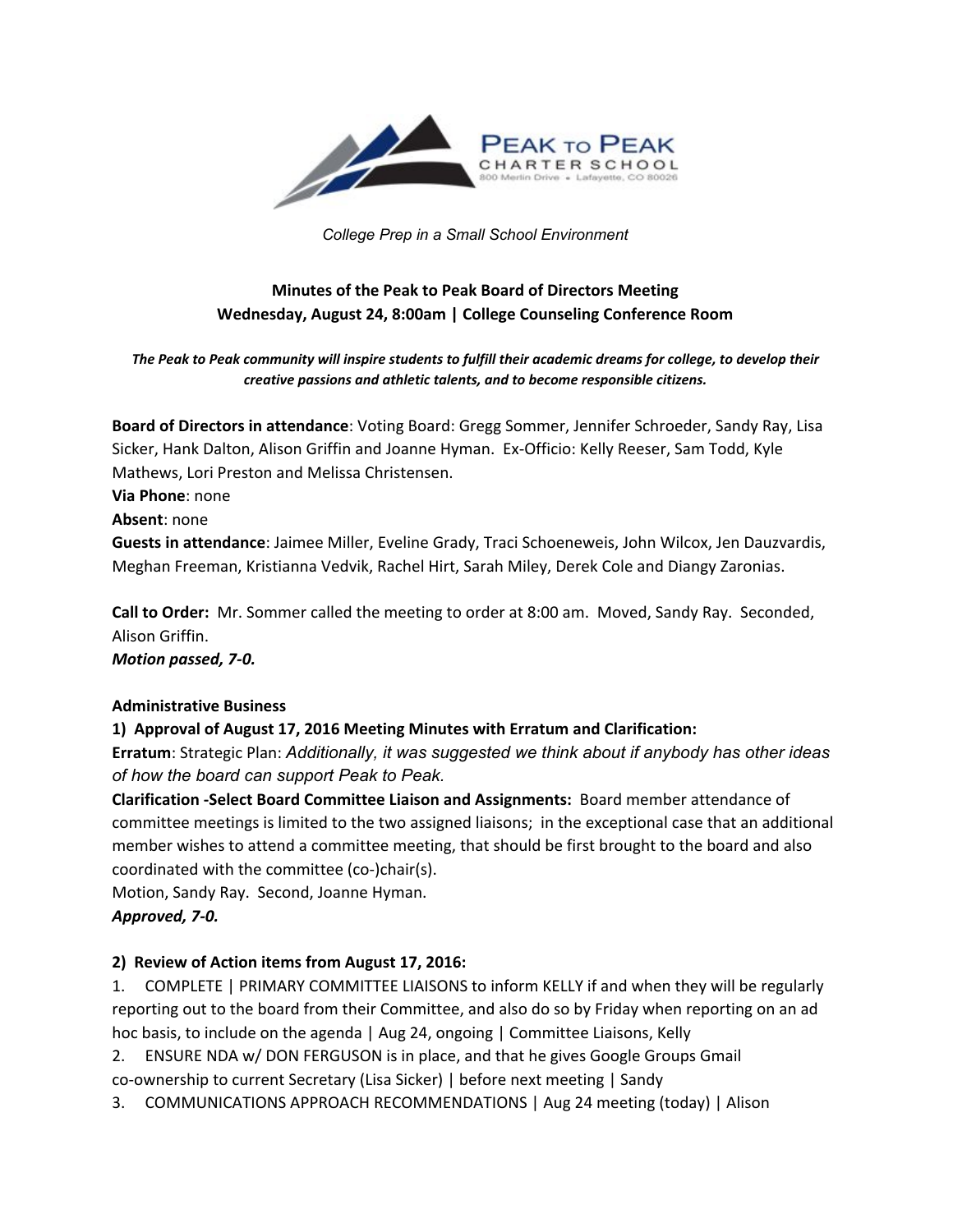4. **COMMUNITY GATHERING, other Enhance Community Relations specific items –consider** Communications Approach Recommendations and work with Communications Subcommittee to plan and put in place for the year | after Aug 24 meeting, before September meeting | JEN, JOANNE, LISA

- 5. Review BUDGET, CAPITAL PRIORITIES | NOV | FULL BOARD
- 6. COMPLETE | STRAT PLAN general informative announcement | Aug 19 Weekly Digest | KELLY

7. Email announcing STRAT PLAN GROUP MEETINGS forthcoming from Kelly in the next days: STRAT PLAN CALENDAR meetings + BOD Calendar slots | next meeting | KELLY

- 8. STRAT PLAN/KPIs –develop call to community members | SEP | ea. of 4 groups
- 9. TRACK upgrade on hold until budget priorities reviewed |NOV | FULL BOARD
- 10. PUBLISH CAP PRIORITIES | 1<sup>st</sup> SEP Weekly Digest | SAM
- 11. DONATION monies into SEPARATE accounts |end of AUG | SAM, GREGG, SANDY

12. Dec 7 EVENING MEETING, move to a.m. or move agenda items into other meetings | Doodle Poll this week | Kelly

13. TENNIS COURT policy development | SEP | ELT, Gregg-Sam --several community members have asked; ins & liability covered under current ins.

14. Discuss EMPANELING OFFICERS earlier | FEB, after Election Committee meets | FULL BOARD

15. ASSESSMENT TALKING POINTS/ ELEVATOR SPEECH to be developed for board use to speak from an informed perspective to families | SEP | Kyle

16. Meet to discuss feasibility of starting a Peak to Peak "Shark Tank" | SEP | Kyle, Lori, Alison Gregg >> Kyle, 6-12 interest, need to consider funding piece & judging panel

- 17. Meet for initial review and recommendations of adoption/WAIVERS of new or changed BVSD POLICIES | AUG-SEP | Kelly, Lisa
- 18. Discuss whether a BOARD ASSESSMENT will be undertaken | OCT | FULL BOARD
- 19. New member signed handbook.
- 20. Revised Board Calendar -Kelly -one more change with Dec. 7th reschedule.

## **Public Comments**

Kyle: Thanks to families and staff for the well-attended HS back to school night, starting in the very generous new cafeteria space with great acoustics. Joanne: Great job Kyle and Kelly. Gregg: "Peak on the Green" Peak to Peak golf outing event and fundraiser is coming up September 30.

Gala Committee is seeking volunteers. King Soopers fundraising cards are underutilized -spread the word to use them.

## **Communications Protocol Proposal –Alison Griffin**

- 1) Discontinue Board Weekly Digest contribution repetitive of other leadership announcements. Use only when there is a unique Board announcement.
- 2) Responding to Community -Before Communications Committee responds, ensure Communication Pathways have been followed; Next go to the Board President and EDE; Then respond with a standardized response per type of contact: First graciously acknowledge participation, second provide the best person(s) to contact about any follow-up concerns, third response time should aim for two business days , fourth communications should be coordinated through the Communications Subcommittee, not individual responses from board members. The Communications Subcommittee (Jen Schroeder) noted that this is a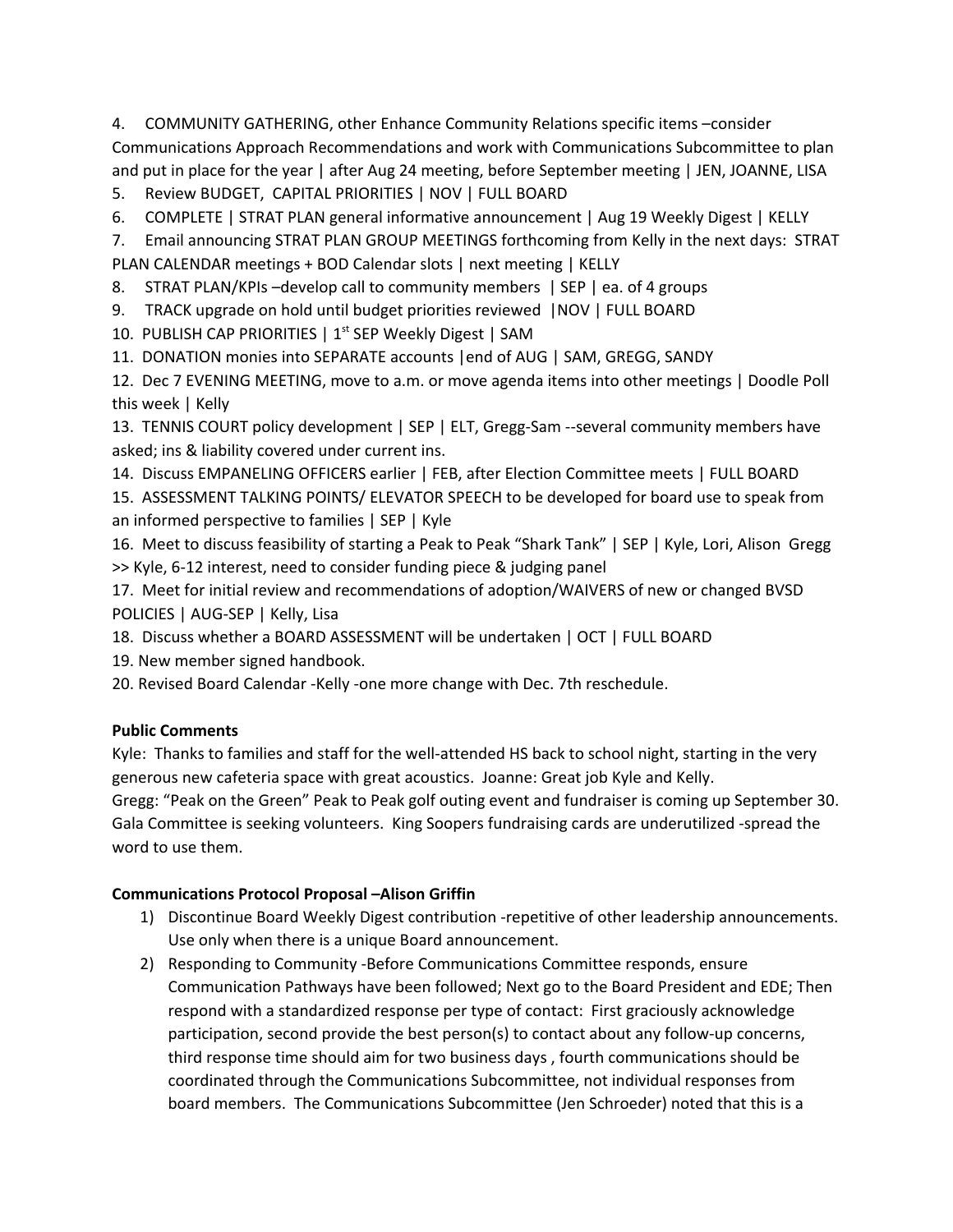great starting point, and that we can fill this process in over the next month within the Communications Subcommittee, coordinating with the Secretary (Lisa Sicker). It was noted that we need to think about when to check in with each other when deciding whether something needs follow-up, etc., and the process for the full-board having a chance to review communications should be drawn up and vetted. It was further noted that the full board sees community emails when they come in, so that is a point for board members to contact the Communications Subcommittee with useful input. It was also commented that we must be careful not to resolve things in email, but to do so "off-line." Additionally, it was noted that if appropriate, [an inquiry/comment to the board] can be added to the agenda. It was agreed that this is a good starting protocol, and will put us on good footing in responding to emails from community members.

Motion to adopt protocol, Hank Dalton. Seconded, Jen Schroeder. *Adopted 7-0.* 

#### **HOD Committee Report –Jaime Miller and Eveline Grady**

- The year opened with a successful annual HOD Picnic for Staff. Thank you to Sarah Greene for coordinating, and to all who donated or helped.
- Staffing is currently at 8 staff and 14 volunteers, with Linda Willetto serving as anchor (gatekeeper), and Hank Dalton and Lisa Sicker as Board liaisons.
- Training is upcoming for 4 new members in September.
- The federal "Highly Qualified" NCLB requirement no longer exists, and new state guidelines are forming around the NCLB replacement, ESSA, with processes and documents being updated to reflect the new Act.
- One HS-MS Spanish position is open, with sub teams looking for a long-term sub for that also.
- Jungle Disk (online filing) will be cleaned-up and reorganized by another sub-team.
- Candidate Application update is being conducted with full committee input, trying to move toward an application that can be populated digitally, to ensure an excellent candidate experience all the way through.
- Candidate packets are moving to digital packets and flash drives, replacing paper folders handed to candidates after a promising demonstration.
- Clarification on current coverage for the HS and MS Spanish section for the active posting: We have the current teacher there now, and will reassign two HS Sp 35 sections to the HS teacher who currently teaches the other SP 35 sections (Andy Matthews) to provide a high level of expertise; then separately look to cover three sections of Spanish 2 with a long term sub or new hire, creating new opportunities to garner applicants.

## **Director Report, Facilities –John Wilcox**

- Campus build-out was completed successfully, on-time, under budget; just working through high humidity in gym, and minor punch list items pending parts arrivals.
- Custodial staff during the day is currently one excellent full time employee, Renay Ulibarri, and a Day Porter from Service Master, with night custodial duties well covered by Service Master.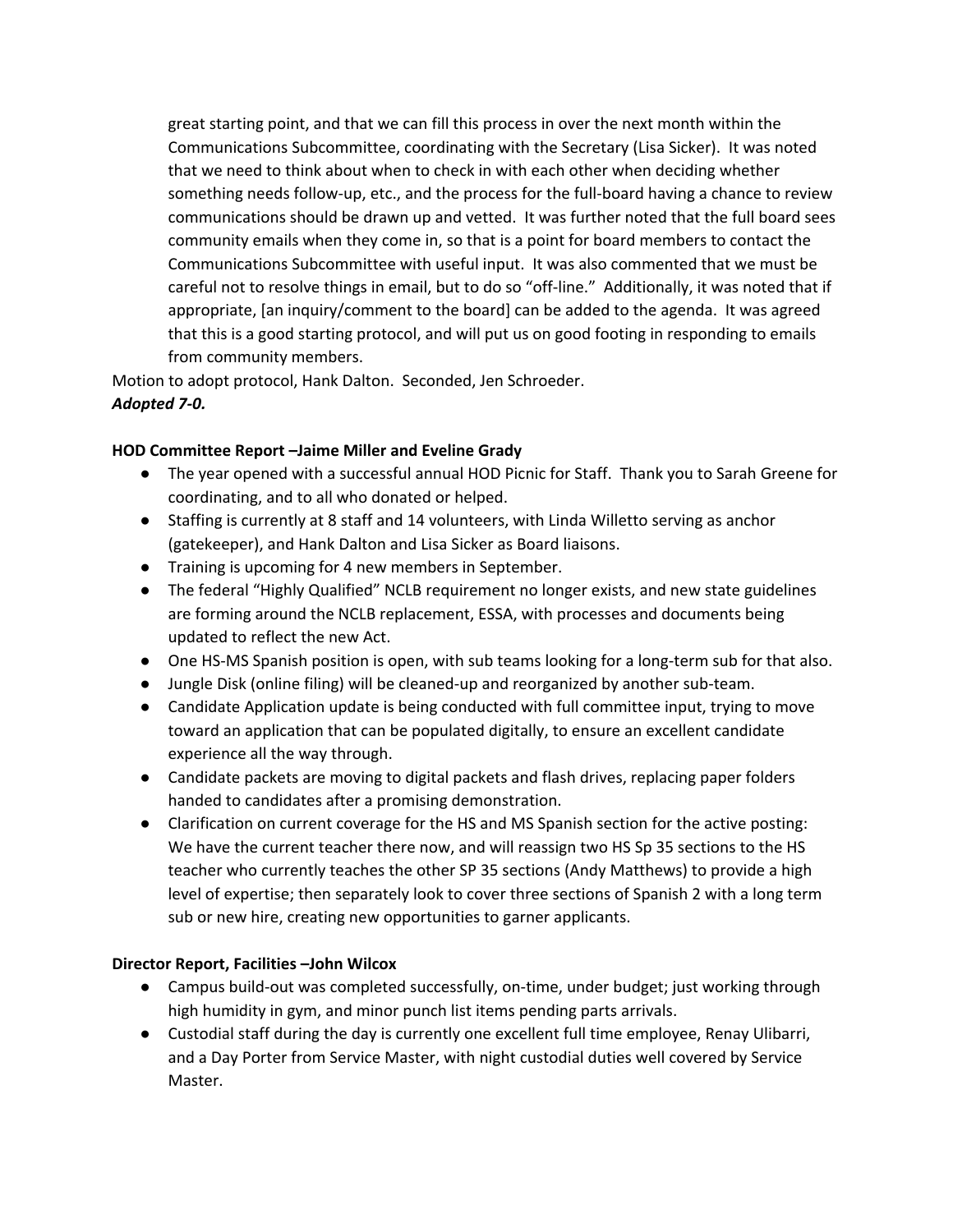- BVSD "oncall" coverage will be enlisted once the new alarm system is fully worked out, to avoid too many calls to BVSD from false calls.
- Maintenance technician is being sought, as ours resigned for personal reasons.
- Utility Costs -this is a tracking year with 42,000 sq ft of new space from the build-out, so the KPI number for that will change this year.
- The 2015-16 Facilities budget finished at 97.8%.
- Q & A:
	- $\circ$  While we are on the second half of a technology refresh cycle, it does not get us anywhere near a 1-1 student : device ratio.
	- Projected utilities increases: electricity estimated to be up 30%, with rooftop units the biggest usage, but the new build is a LEED green build, so efficient.
	- Currently John Wilcox has gone from two weekly on-call slots to seven, so it makes sense, especially with the new spaces, to have BVSD support some on-call slots. However, the old alarm system panels all had to be replaced during the build out because they could not interface with new ones, and the new system must be worked through to ensure BVSD won't receive too many false calls from the alarm system.

## **Director Report, Executive Office –Traci Schoeneweis**

- Down to 4 open support staff positions from 11 since August 19.
- Calendar: scheduled 1st day back for teachers on January 2 is the national observance of New Year's Day, so ELT recommends that is a day off, teachers return January 3 for a Professional Development day and students return January 4, instead of January 3. Contact hours are well above CDE requirements, and right at BVSD requirements at 1075 contact hours. Families will be notified early.
- 261 returning volunteers do not have to fill out any new paperwork/screening, 94 new volunteers being processed.
- Office budget was utilized to revamp front office, separate from build-out budget; appreciative of free painting provided by Karen's.
- Communications Pathways updated to remove the Dean position, which was eliminated.
- Q & A:
	- All references to the Dean position have been changed to reflect the elimination of that position.
	- Background checks from last year remain valid only if they were performed with fingerprints, but anyone who did a background check without fingerprints must do a background check with fingerprints this year.
	- Health room staffing is still in progress: 3 health room staff, 2 volunteers being trained. Use of health room volunteers was suggested by our district nurse representative, so we are increasing FTE for our health room supervisor (to 28 hours), 1 para at 15 hours, and volunteers. A supervisor present much more should provide more consistency.
	- The staff appreciation bonus went through from end of last school year; the rest of the list [e.g., providing support staff professional development] comes from the other staff survey recommendations. Please let the board know how we can support that.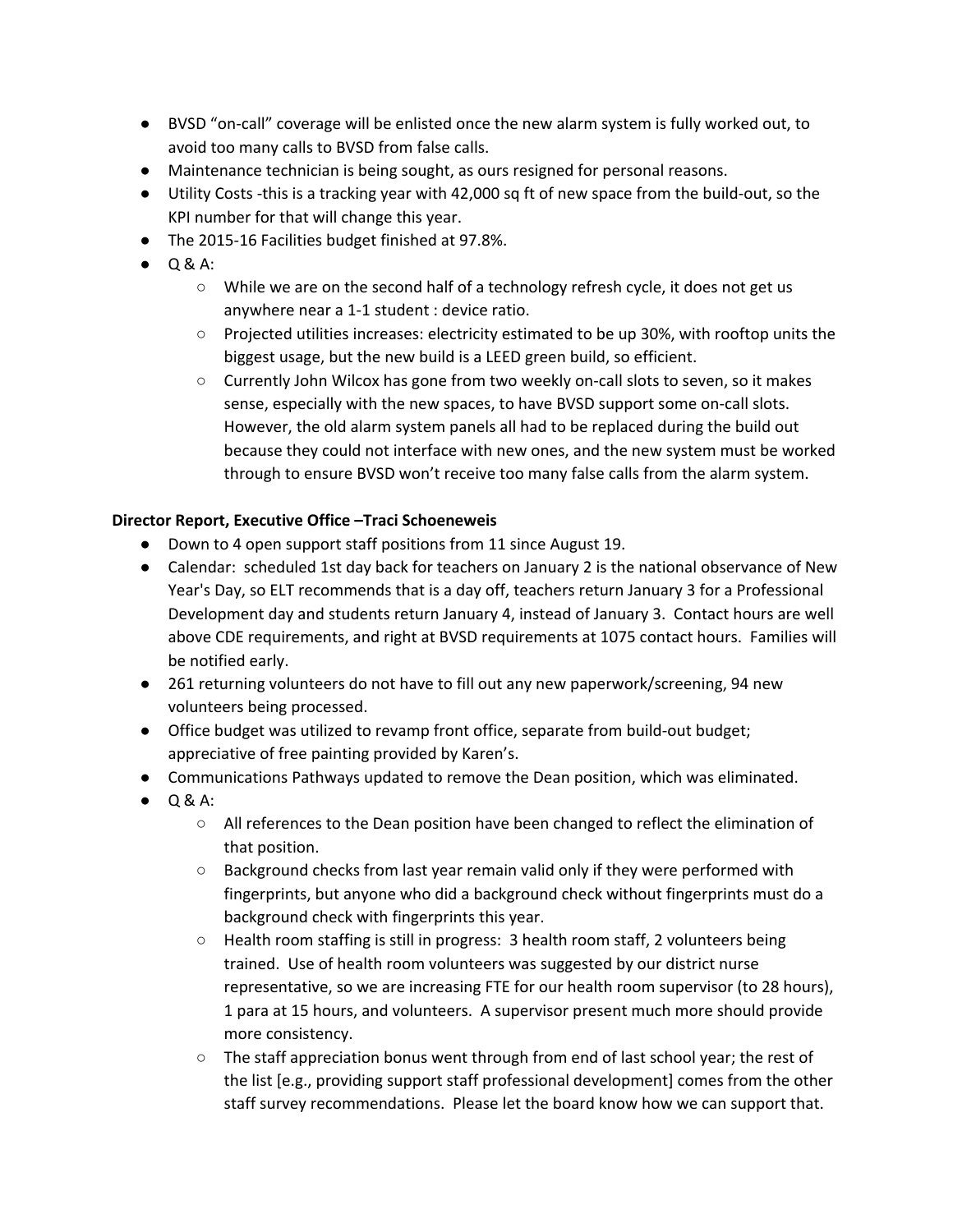#### **Principal Reports**

#### **HS Principal Report –Kyle Mathews**

- Events -great experiential field trips by grade level on Friday; Jurassic World movie in the quad Friday, September 2 @ 7:30pm-10pm.
- $\bullet$  Off campus permissions starts Wednesday, 8/31, with digital sign in-out from P2P app.
- Great new front office for Principal, AP, student aides and, with staff manning airlock.

## **Assessment Talking Points –Kyle Mathews** (*see full talking points in principal report / Weekly Digest*)

- Testing coordinator and staff work very hard to make testing arrangements and support students, so please do not opt out after deadline.
- We need students to close the gap between paper and pencil and computer testing with more experience on electronic devices for testing.
- Testing results yield useful data, but we need at least 80%, better 90% participation for reliable meaning.
- Still not being ranked by Newsweek because of ONE 2012 mis-administration, so preparation is important.
- Q & A:
	- Q: If someone opts out at the last minute, why don't we just carry an empty seat? A: We generally take a zero on that tester (pending the type of test and grade level), impacting results and data coming out of that. Also, devices are allotted and set up for individual testers, and rearranging this causes problems, and it is also difficult to arrange proctors. Tracy Durland, as K12 assessment coordinator, does a great job explaining everything to families. Further, with late opt-out, we must go through 15 different screens noting reasons for non-participation on each. Additionally, there is a 95% participation state requirement for data to be valid, though the state may waive it, the data is still less reliable. Too low of a participation rate downgrades the school on ratings, though the state has not enforced strongly in the past, it recently responded to input and reduced the amount of testing, so it could begin stricter enforcement.
	- $\circ$  Comment: Some portion of the community will feel strongly and will not participate, and we must respect that, but others may participate, given the full and correct information. There are a few themes -we are one community and don't want to hurt each other by opting out; testing benefits the school and individuals.
	- $\circ$  Comment: With the strong, cohesive assessment message from Kyle, the board can advocate, and point to Principals and Tracy Durland , the K12 testing coordinator, for further information.
	- The message around assessments must come from different voices to be effective, as Principals are always speaking about it. The board should use both the Weekly Digest for a board assessment message, as well as informal contact with families.

#### **MS Principal Report –Lori Preston**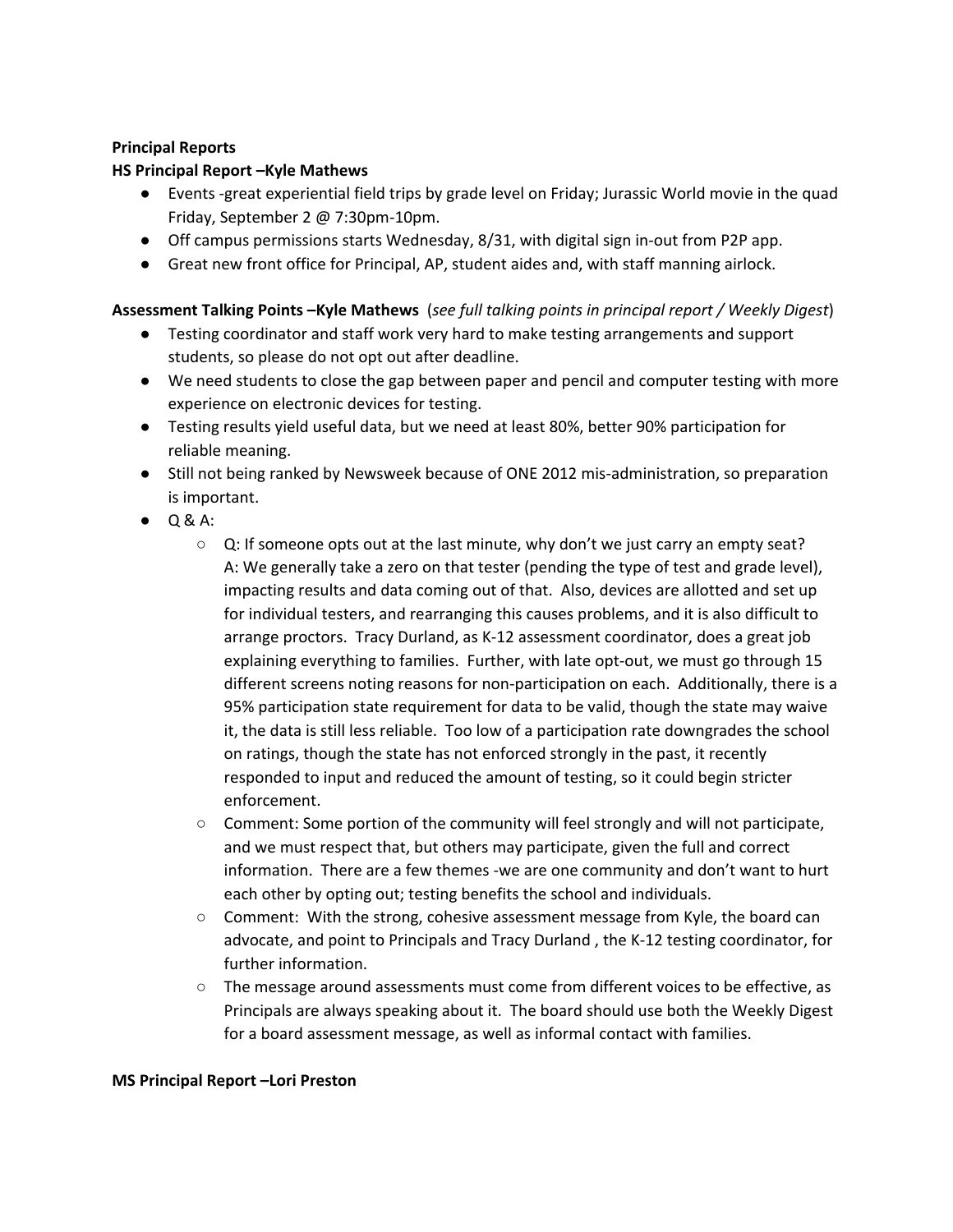- Teachers are capturing and conveying student strengths, supporting needs; it is very individualized.
- Focus on backpacks no policy, but a conversation and new approach generated by input of 70% of MS teachers from end of last year: backpacks everywhere in the halls, and are too big for MS students; with 1 locker per students after the build-out, those should be utilized and backpack loads decreased. 1 -not a policy, 2 -health concern, 3-need for movement, but backpacks block exit with new desks only allowing exit from one side, 4 teachers supporting message to "lean-down" backpacks by listing what is needed for class.
- WE VALUE OUR STAFF pilar -focus on this with MS staff having rough year last year; also K-12 continuity with MS staff all taking the Indigo inventory in order for everyone to understand and relate more readily to each other.
- COMMUNITY -HOD participation is eye-opening. As MS Principal, MS counselors report to me.
- SAFETY -is well led by Kyle, with 3 big drills that went very smoothly -lock-out, lock-down, fire drill.
- Assistant Principal Libbi Peterson is now here 4 days a week.
- Q: VizLab? A: VizLab / Tableau is a BVSD tool to house and analyze data, for which P2P is obtaining its own license. Perhaps place on agenda for board to see a demo after use is developed. This tool came out of the statewide assessment changes, and it can receive data input also from Naviance, etc.

## **ES Principal Report –Melissa Christensen**

- Things are going well. Our teachers are amazing -even Kindergarten students are working away on the first days of school, with all the teachers putting in so many hours before the start of school.
- New 15 Reading Curriculum teacher instruction is completed, and everyone is excited about what this will bring to the students.
- Entrance assessments provided great data on students, and it was helpful to have the assessment days before the start of school to unburden students and preserve valuable classroom time.
- Q: Any further questions about the homework policy? A: No comments from families on the homework policy after much time last year was spent educating and informing parents, and teachers also messaging that any extra practice/studying for students at home will be supported by teachers as they are informed of preferences by parents.
- Q: Ability groups announced to students before parents? A: We have now worked out a consistent K-5 protocol to inform parents first in future years.

## **Future Meeting Topics, Wrap-Up**

● Q: Could board member Sandy Ray's son, Bill, take on the school crossing guard position, as board members families cannot be employed? A [ELT]: YES. It is different, as it is a student worker, and this rule was not intended for such a circumstance.

## *Unanimously agreed.*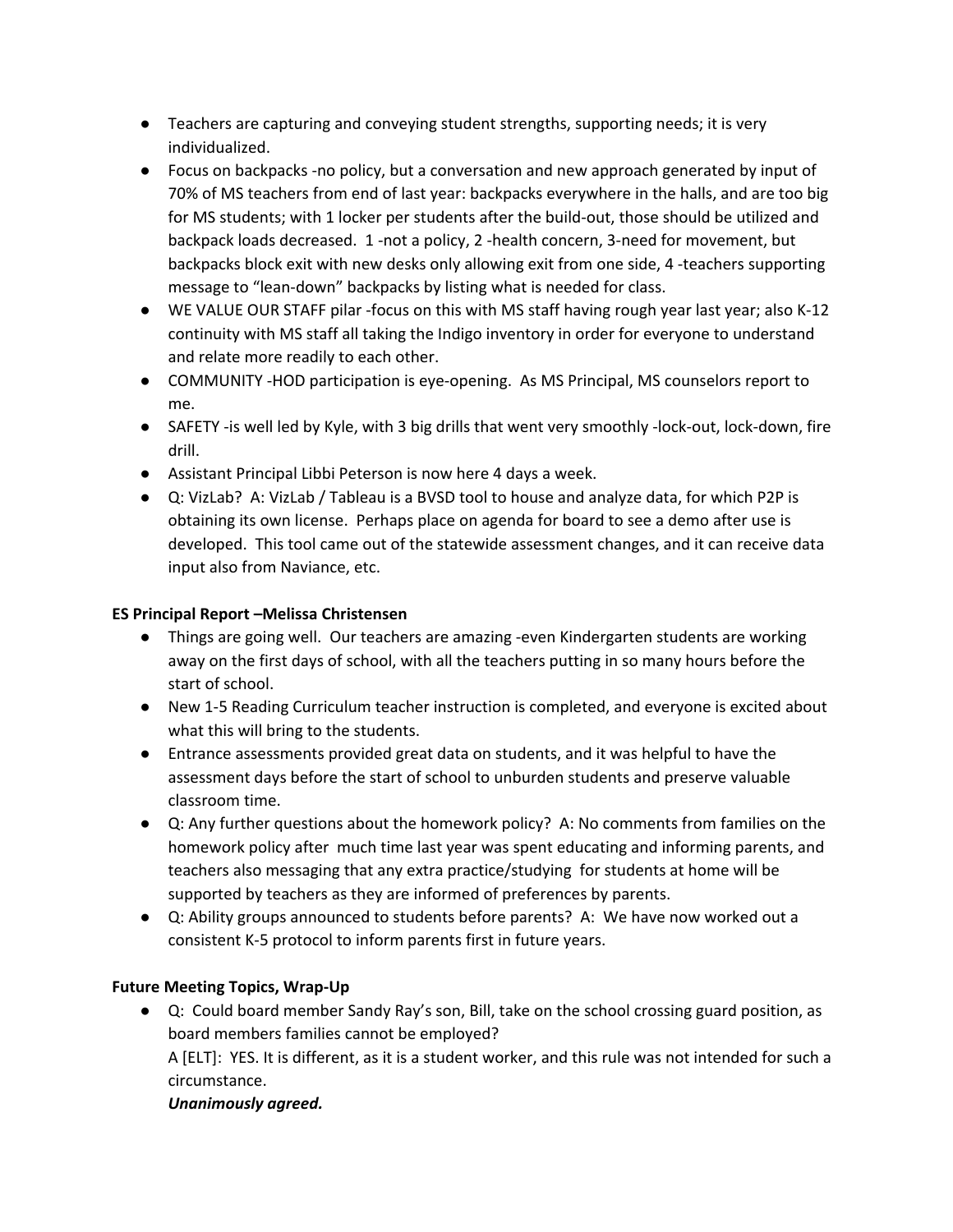- BVSD \$10M OPERATIONAL MILL LEVY was approved by BVSD board for November ballot. More information will be provided at the District Leadership Team Sep 7th meeting. ELT is in contact with the district. P2P's student portion is 5% of BVSD (based on district representation), so approximately \$500,000 would be expected to be allotted to Peak to Peak.
- Minutes will be edited on GOOGLE DOCS with all board members receiving simultaneous permission to edit, with the understanding that this is strictly to develop an accurate record of what transpired. There will be no substantive debates/discussion when editing the minutes: any uncertainty or disagreement will be communicated by the Secretary to the President to raise at the meeting as a "clarification."

Motion to adopt practice, Sandy Ray. Second, Hank Dalton.

# Approved 7-0.

- Board members are invited to attend the State Charter School Conference Feb 23 & 24 at Omni Interlocken in Broomfield.
- Business cards for board members are available to order from Traci Schoeneweis.

# **Action Items Review**

Item | Date | Owner

- 1. ASSESSMENT MESSAGE -plan communications | Sep | Communications Subcommittee, Principals
- 2. COMPLETE | PRIMARY COMMITTEE LIAISONS to inform KELLY if and when they will be regularly reporting out to the board from their Committee, and also do so before the meeting when reporting on an ad hoc basis to include on the agenda | Aug 24, ongoing | Committee Liaisons, Kelly
- 3. ENSURE NDA W/ DON Google Groups Gmail to transfer ownership from Don Ferguson to current Secretary (Lisa Sicker) | before next meeting | Kelly
- 4. COMPLETE | COMMUNICATIONS APPROACH RECOMMENDATIONS | Aug 24 meeting | Alison
- 5. COMMUNITY GATHERING, other Enhance Community Relations specific items –consider Communications Approach Recommendations and work with new Communications Subcommittee to plan and put in place for the year | after Aug 24 meeting, before September meeting | JEN, JOANNE, LISA
- 6. Review BUDGET / CAPITAL PRIORITIES | NOV | FULL BOARD
- 7. COMPLETE | STRAT PLAN/KPIs general informative announcement | next Weekly Digest | KELLY
- 8. Email announcing STRAT PLAN GROUP MEETINGS forthcoming from Kelly in the next days: STRAT PLAN/KPIs CALENDAR meetings + BOD Calendar slots | next meeting | KELLY
- 9. STRAT PLAN/KPIs –call to community members developed | SEP | ea. of 4 groups
- 10. TRACK upgrade on hold until budget priorities reviewed |NOV | FULL BOARD
- 11. PUBLISH CAP PRIORITIES | 1<sup>st</sup> SEP Weekly Digest | SAM
- 12. DONATION monies into SEPARATE accounts |end of AUG | SAM, GREGG, SANDY
- 13. Dec 7 EVENING MEETING, move to a.m. or move agenda items into other meetings | Doodle Poll out | Kelly
- 14. TENNIS COURT policy development | SEP | ELT, Gregg-Sam --several community members have asked; ins & liability covered under current ins.